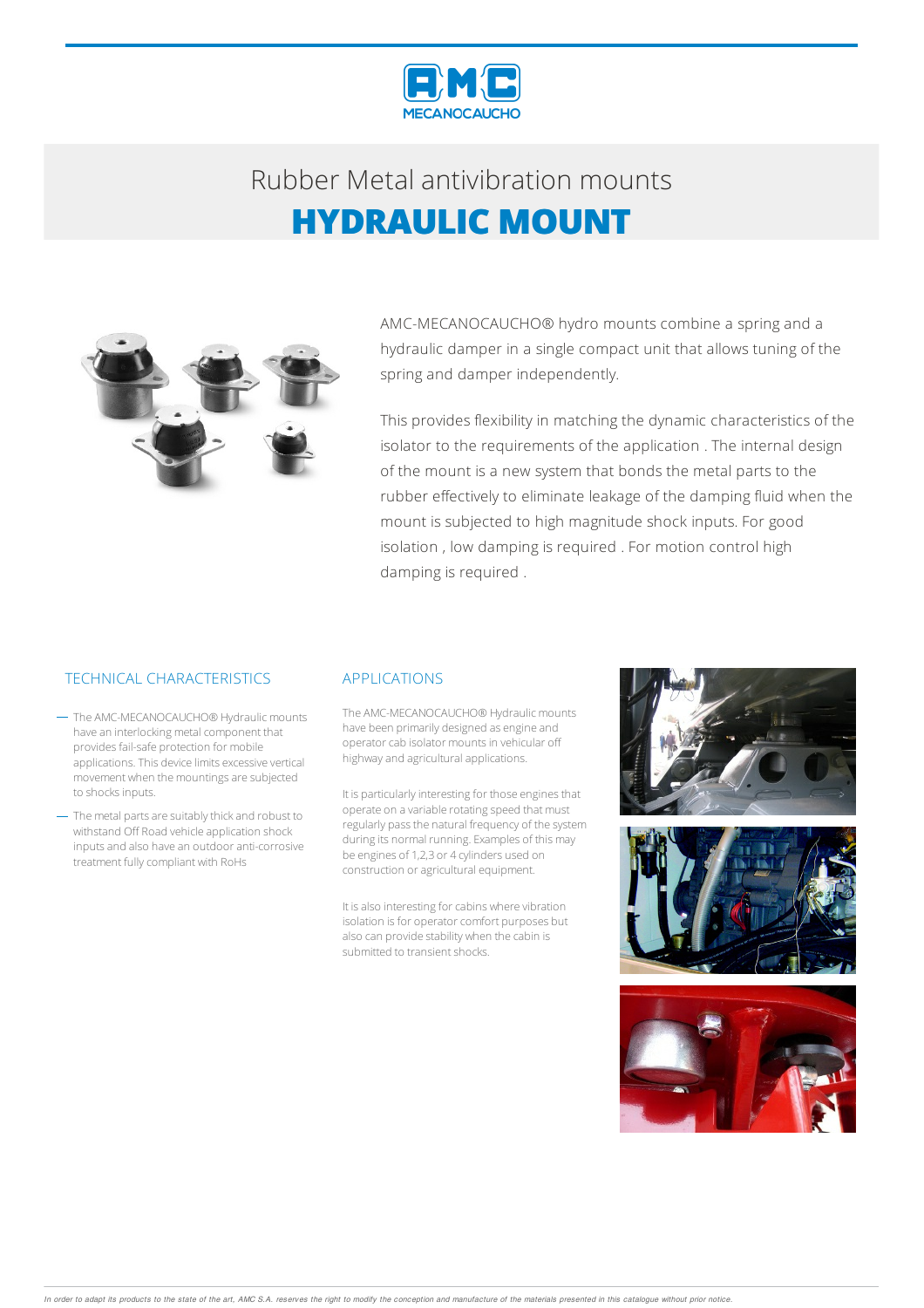

### DRAWINGS









#### DIMENSIONS

| <b>Type</b> | $\mathbf{A}$<br>(mm.) | B<br>(mm.) | $\overline{\phantom{a}}$<br>(mm) | D <sub>1</sub><br>(Min.) | D <sub>2</sub><br>(Max.) | $K1$<br>(Min.) | $K2$ <sub>(Max.)</sub> | E<br>(mm.) | F<br>(mm) | G<br>(mm.) | н<br>(mm.) | (mm) | (mm) | (mm)   | N<br>(mm.) | $\mathbf{o}$<br>(mm.)    | <b>Shore</b> | Max. Load<br>(kg.) | Code   |
|-------------|-----------------------|------------|----------------------------------|--------------------------|--------------------------|----------------|------------------------|------------|-----------|------------|------------|------|------|--------|------------|--------------------------|--------------|--------------------|--------|
| <b>MINI</b> |                       |            |                                  |                          |                          |                |                        |            |           | $\sim$     | 8,2        | 3    | M10  | $\sim$ | 30         | $\overline{\phantom{a}}$ | 40 Sh        | 20                 | 177031 |
|             | 45                    | 60         | 30                               | 64                       | 73                       |                | $\sim$                 | 88         | 56        |            |            |      |      |        |            |                          | 50 Sh        | 30                 | 177032 |
|             |                       |            |                                  |                          |                          |                |                        |            |           |            |            |      |      |        |            |                          | 60 Sh        | 50                 | 177033 |
|             |                       |            |                                  |                          |                          |                |                        |            |           |            |            |      |      |        |            |                          | 70 Sh        | 70                 | 177034 |
| SMALL       |                       |            | 36                               | 99                       | 109                      | $\sim$         | $\sim$                 | 132        | 90        | 34         | 11         | 5    | M10  | 5,8    | 45         |                          | 40 Sh        | 60                 | 177001 |
|             | 63                    | 86         |                                  |                          |                          |                |                        |            |           |            |            |      |      |        |            | 4,2                      | 50 Sh        | 100                | 177002 |
|             |                       |            |                                  |                          |                          |                |                        |            |           |            |            |      |      |        |            |                          | 60 Sh        | 145                | 177003 |
|             |                       |            |                                  |                          |                          |                |                        |            |           |            |            |      |      |        |            |                          | 70 Sh        | 180                | 177013 |
|             |                       |            |                                  | 64                       |                          |                | 82,5                   | 105        | 90,5      | $\sim$     |            |      | M10  | 5,8    | 45         |                          | 40 Sh        | 60                 | 177015 |
| SMALL RECT. | 63                    | 86         | 36                               |                          | 70                       | 79,5           |                        |            |           |            | 10,2       | 5    |      |        |            | 4,2                      | 50 Sh        | 100                | 177016 |
|             |                       |            |                                  |                          |                          |                |                        |            |           |            |            |      |      |        |            |                          | 60 Sh        | 145                | 177017 |
|             |                       |            |                                  |                          |                          |                |                        |            |           |            |            |      |      |        |            |                          | 70 Sh        | 180                | 177018 |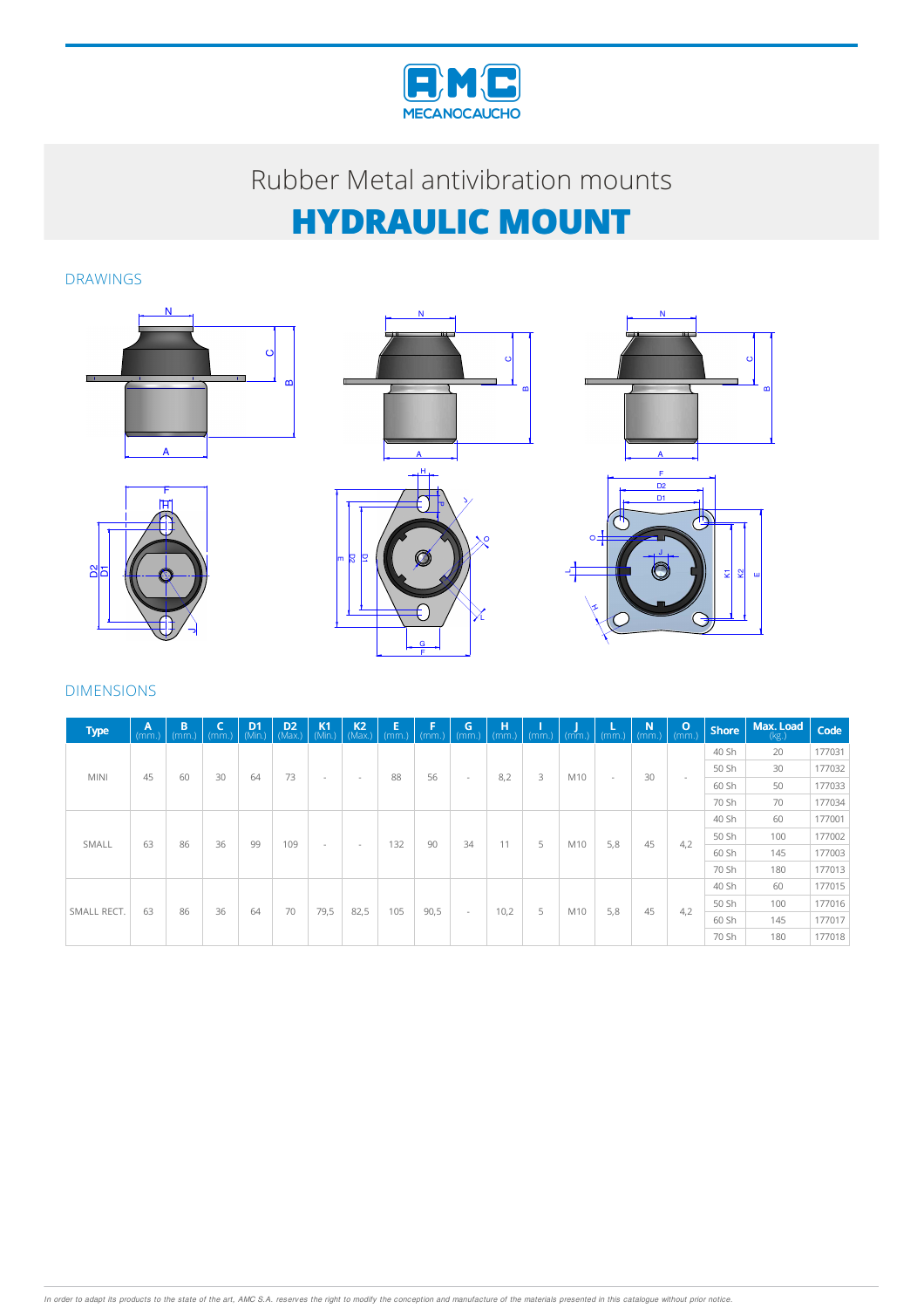

### DRAWINGS







#### DIMENSIONS

| <b>Type</b>   | $\mathbf{A}$<br>(mm.) | B<br>(mm.) | c<br>(mm.) | $D1$ <sub>(Min.)</sub> | D <sub>2</sub><br>(Max.) | K <sub>1</sub><br>(Min.) | $K2$<br>(Max.) | E<br>(mm.) | F<br>(mm) | G<br>(mm.) | н<br>(mm.) |   | $(mm.)$ $(mm.)$ | $\sqrt{mm}$ | N<br>(mm) | $\circ$<br>(mm.) | <b>Shore</b> | Max. Load<br>(kg.) | Code   |
|---------------|-----------------------|------------|------------|------------------------|--------------------------|--------------------------|----------------|------------|-----------|------------|------------|---|-----------------|-------------|-----------|------------------|--------------|--------------------|--------|
| <b>MEDIUM</b> |                       |            |            |                        |                          |                          |                |            |           | 34         | 11         | 5 | M12             | 6           | 60        | 4,2              | 40 Sh        | 100                | 177004 |
|               | 63                    | 96         | 45         | 99                     |                          |                          | $\sim$         | 132        | 90        |            |            |   |                 |             |           |                  | 50 Sh        | 150                | 177005 |
|               |                       |            |            |                        | 109                      | $\sim$                   |                |            |           |            |            |   |                 |             |           |                  | 60 Sh        | 200                | 177006 |
|               |                       |            |            |                        |                          |                          |                |            |           |            |            |   |                 |             |           |                  | 70 Sh        | 250                | 177011 |
|               | 63                    | 96         | 45         |                        |                          |                          |                | 105        | 90,5      | $\sim$     | 10,2       | 5 | M12             | 6           |           |                  | 40 Sh        | 100                | 177022 |
|               |                       |            |            | 64                     | 70                       |                          |                |            |           |            |            |   |                 |             | 60        | 4,2              | 50 Sh        | 150                | 177021 |
| MEDIUM RECT.  |                       |            |            |                        |                          | 79,5                     | 82,5           |            |           |            |            |   |                 |             |           |                  | 60 Sh        | 200                | 177023 |
|               |                       |            |            |                        |                          |                          |                |            |           |            |            |   |                 |             |           |                  | 70 Sh        | 250                | 177024 |
|               |                       |            |            |                        |                          |                          |                | 132        | 90        | 34         | 11         | 5 |                 |             |           |                  | 40 Sh        | 100                | 177045 |
| MEDIUM HS 2   |                       | 96         | 45         | 99                     | 109                      | $\sim$                   | $\sim$         |            |           |            |            |   | M12             |             | 75        | 4,2              | 50 Sh        | 150                | 177046 |
|               | 63                    |            |            |                        |                          |                          |                |            |           |            |            |   |                 | 6           |           |                  | 60 Sh        | 200                | 177047 |
|               |                       |            |            |                        |                          |                          |                |            |           |            |            |   |                 |             |           |                  | 70 Sh        | 250                | 177048 |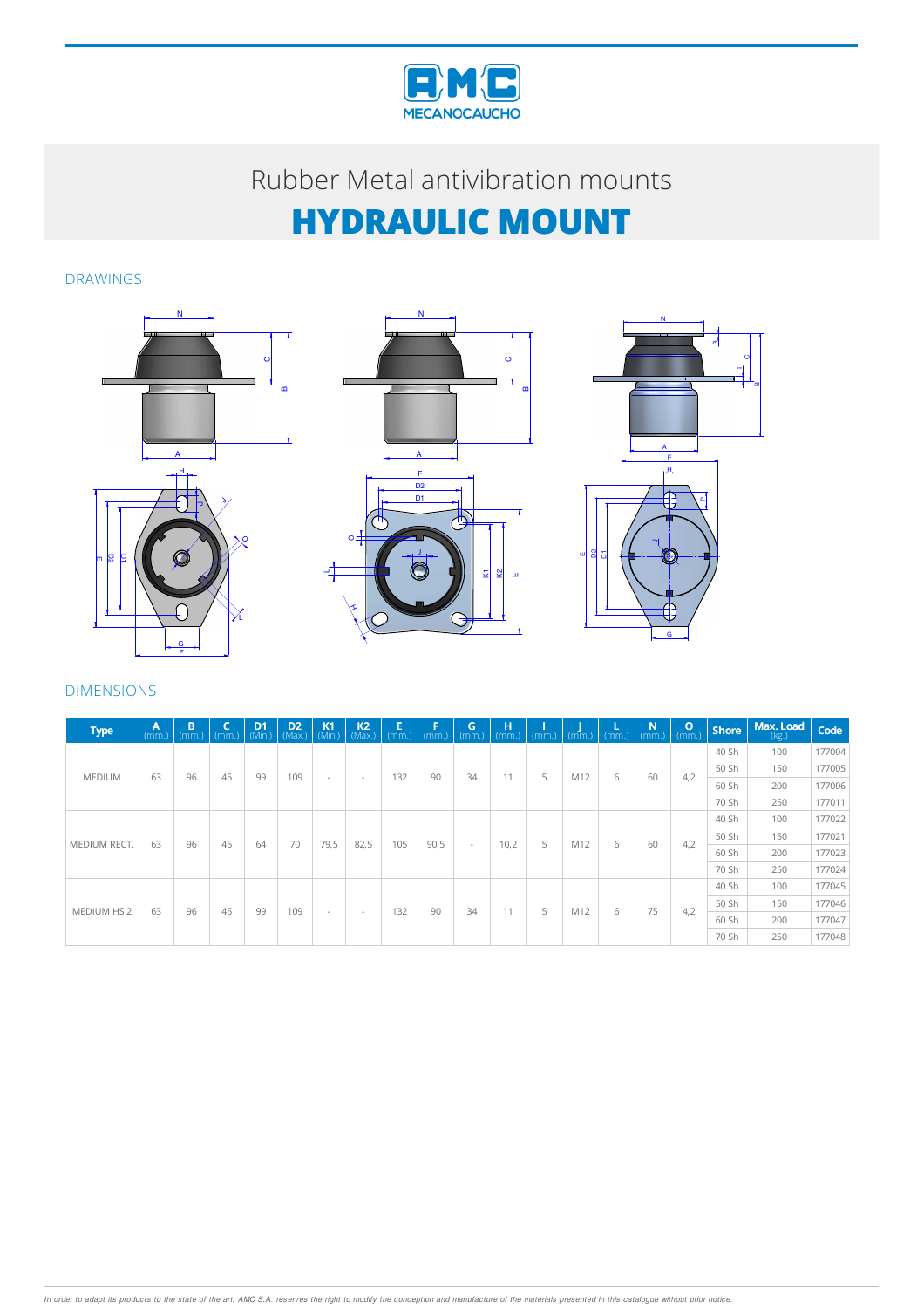

### DRAWINGS







### DIMENSIONS

| <b>Type</b> | A<br>(mm.) | B<br>(mm.) | c<br>(mm) | $D1$<br>(Min. | D <sub>2</sub><br>(Max.) | K <sub>1</sub><br>(Min.) | $K2$<br>(Max.) | E<br>(mm.) | F<br>(mm.) | $\overline{G}$ | н<br>(mm.) | (mm.) | $(mm.)$ (mm.) |     | $\mathbf N$<br>(mm.) | $\mathbf{o}$<br>(mm.) | <b>Shore</b> | Max. Load<br>(kg.) | Code   |  |       |
|-------------|------------|------------|-----------|---------------|--------------------------|--------------------------|----------------|------------|------------|----------------|------------|-------|---------------|-----|----------------------|-----------------------|--------------|--------------------|--------|--|-------|
| MEDIUM HS 4 | 63         | 96         |           |               |                          |                          |                |            | 90,5       | $\sim$         | 10,2       | 5     | M12           | 6   | 75                   | 4.2                   | 40 Sh        | 100                | 177035 |  |       |
|             |            |            | 45        | 64            | 70                       |                          | 82,5           | 105        |            |                |            |       |               |     |                      |                       | 50 Sh        | 150                | 177036 |  |       |
|             |            |            |           |               |                          | 79,5                     |                |            |            |                |            |       |               |     |                      |                       | 60 Sh        | 200                | 177037 |  |       |
|             |            |            |           |               |                          |                          |                |            |            |                |            |       |               |     |                      |                       | 70 Sh        | 250                | 177038 |  |       |
|             | 90         |            |           |               |                          | $\sim$                   |                |            |            |                | 12         | 8     | M20           | 8,2 | 80                   |                       | 40 Sh        | 235                | 177007 |  |       |
|             |            | 115        | 53        | 130           | 145                      |                          |                | 175        | 108        |                |            |       |               |     |                      |                       | 50 Sh        | 295                | 177008 |  |       |
| LARGE       |            |            |           |               |                          |                          | $\sim$         |            |            | $\sim$         |            |       |               |     |                      | 3,3                   | 60 Sh        | 345                | 177009 |  |       |
|             |            |            |           |               |                          |                          |                |            |            |                |            |       |               |     |                      |                       | 70 Sh        | 410                | 177014 |  |       |
|             |            | 115        |           |               |                          |                          |                | 130        | 130        | $\sim$         | 12         | 8     | M20           |     |                      |                       | 40 Sh        | 235                | 177041 |  |       |
| LARGE RECT. |            |            | 53        | 110           | 110                      | 110                      | 110            |            |            |                |            |       |               | 8.2 | 80                   | 3.3                   | 50 Sh        | 295                | 177042 |  |       |
|             | 90         |            |           |               |                          |                          |                |            |            |                |            |       |               |     |                      |                       | 60 Sh        | 345                | 177043 |  |       |
|             |            |            |           |               |                          |                          |                |            |            |                |            |       |               |     |                      |                       |              |                    |        |  | 70 Sh |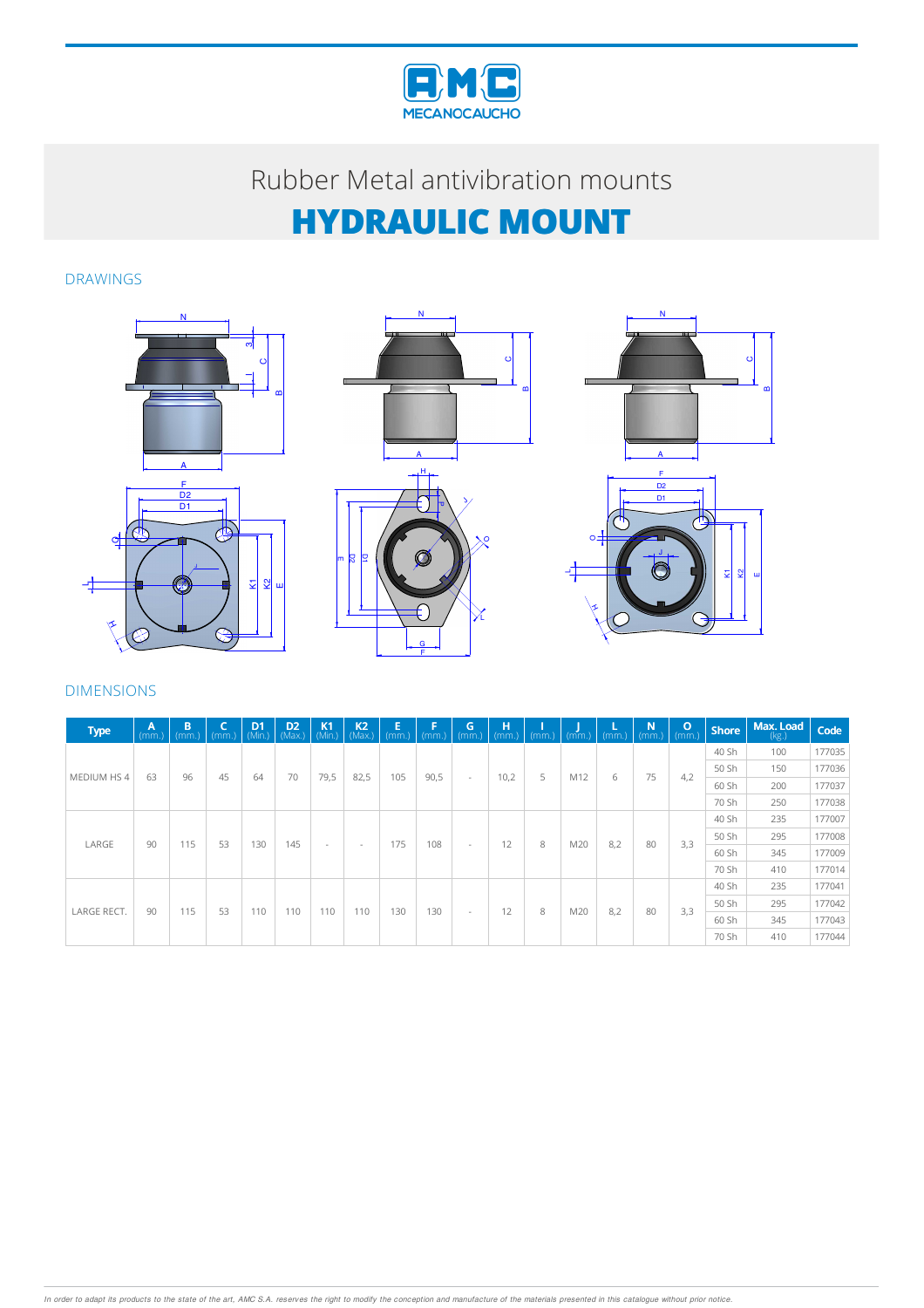

### ELASTICAL PROPERTIES



In order to adapt its products to the state of the art, AMC S.A. reserves the right to modify the conception and manufacture of the materials presented in this catalogue without prior notice.